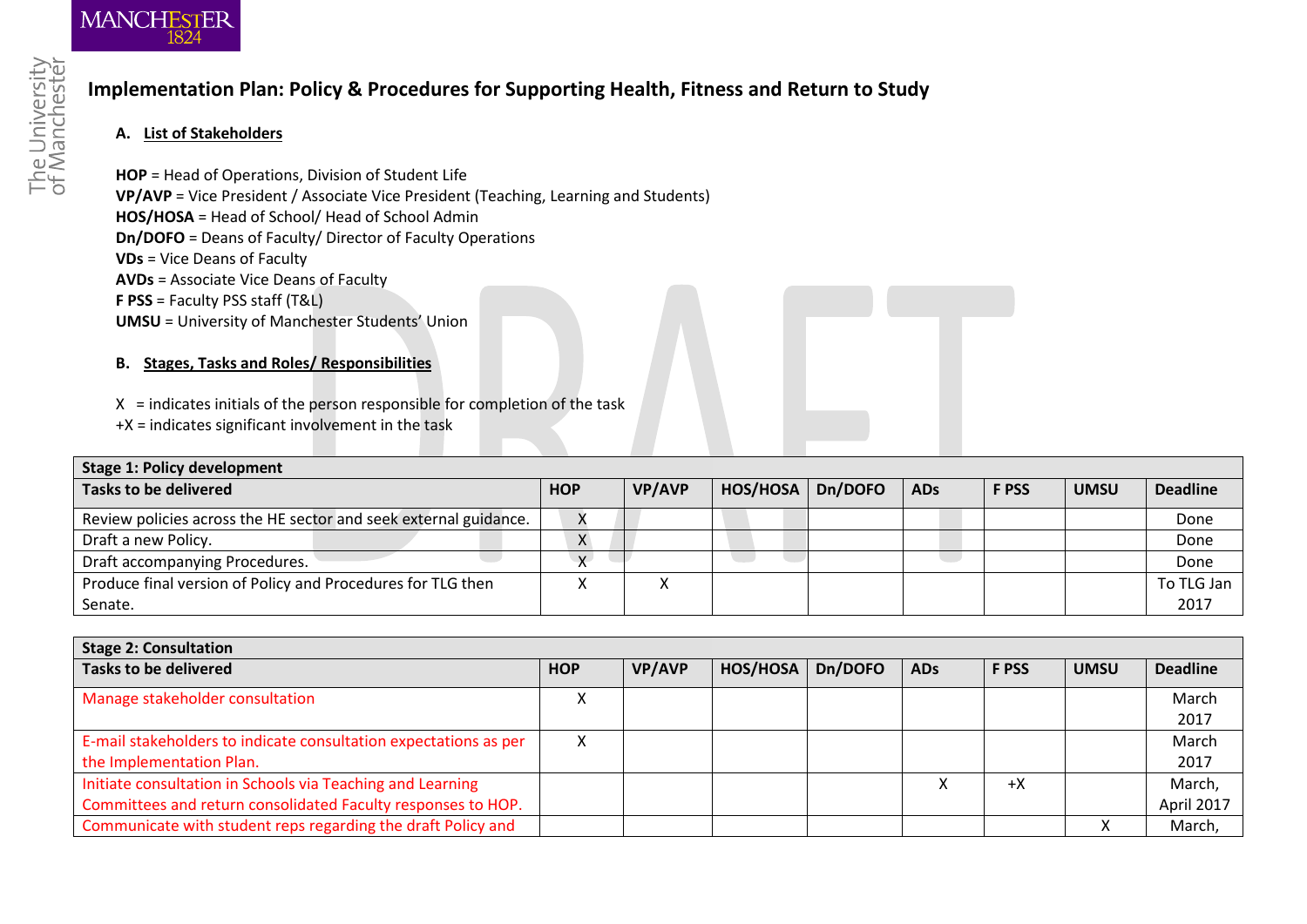| <b>MANCHESTER</b> | 1824 |
|-------------------|------|
|                   |      |

| <b>HOP</b><br>ro-<br>TUrn                 |    |  |  | April 2017 |
|-------------------------------------------|----|--|--|------------|
| for consideration.<br>TI G<br>− †∩<br>ΆCΑ | ۰. |  |  | May 2017   |

|                              |            | - -           |          |         |            |              |             | $\cdots$ $\cdots$ |
|------------------------------|------------|---------------|----------|---------|------------|--------------|-------------|-------------------|
|                              |            |               |          |         |            |              |             |                   |
| tage 3: Policy Approval      |            |               |          |         |            |              |             |                   |
| asks to be delivered         | <b>HOP</b> | <b>VP/AVP</b> | HOS/HOSA | Dn/DOFO | <b>ADs</b> | <b>F PSS</b> | <b>UMSU</b> | <b>Deadline</b>   |
| pproval in principle by TLG. |            | Λ             |          |         |            |              |             | May 2017          |
| pproval by Senate.           |            |               |          |         |            |              |             | June 2017         |
|                              |            |               |          |         |            |              |             |                   |

| Stage 4: Implementation / communication                         |            |               |          |         |            |              |             |           |
|-----------------------------------------------------------------|------------|---------------|----------|---------|------------|--------------|-------------|-----------|
| <b>Tasks to be delivered</b>                                    | <b>HOP</b> | <b>VP/AVP</b> | HOS/HOSA | Dn/DOFO | <b>ADs</b> | <b>F PSS</b> | <b>UMSU</b> |           |
| Oversee Implementation at institutional level.                  | $\lambda$  |               |          |         |            |              |             | Sept 2017 |
| Publish Policy and Procedures.                                  |            |               |          |         |            |              |             | Sept 2017 |
| Send email to Schools (cc Faculty PSS) to indicate expectations |            |               |          |         |            |              |             | Sept 2017 |
| as per the Implementation Plan.                                 |            |               |          |         |            |              |             |           |
| Disseminate responsibilities of all relevant staff to ensure    |            |               |          |         |            |              |             | Sept 2017 |
| consistent implementation of the Policy at School level.        |            |               |          |         |            |              |             |           |
| Communicate with student reps regarding the implementation.     |            |               |          |         |            |              |             | Sept 2017 |
|                                                                 |            |               |          |         |            |              |             |           |

| <b>Stage 5: Monitoring and Review</b>                                                                         |            |               |          |         |            |              |             |                  |
|---------------------------------------------------------------------------------------------------------------|------------|---------------|----------|---------|------------|--------------|-------------|------------------|
| <b>Tasks to be delivered</b>                                                                                  | <b>HOP</b> | <b>VP/AVP</b> | HOS/HOSA | Dn/DOFO | <b>ADs</b> | <b>F PSS</b> | <b>UMSU</b> | <b>Deadline</b>  |
| Review initial implementation and feedback any issues to the<br>HOP.                                          |            |               |          |         |            | ⌒            |             | Dec 2017         |
| Embed the annual review of the Policy in the cycle of annual<br>monitoring of programmes and Periodic Review. |            |               |          |         |            | ↗            |             | Jan 2018         |
| Seek feedback from student reps to feed into the review<br>process.                                           |            |               |          |         |            |              |             | From Jan<br>2018 |

| Stage 6: Evaluation                                                                                                             |            |               |          |         |            |              |             |                 |
|---------------------------------------------------------------------------------------------------------------------------------|------------|---------------|----------|---------|------------|--------------|-------------|-----------------|
| Tasks to be delivered                                                                                                           | <b>HOP</b> | <b>VP/AVP</b> | HOS/HOSA | Dn/DOFO | <b>ADs</b> | <b>F PSS</b> | <b>UMSU</b> | <b>Deadline</b> |
| Conduct an institutional review of the effectiveness of the Policy<br>after six and 12 months. To include stakeholder feedback. |            |               |          |         |            |              |             | March<br>2018 & |
|                                                                                                                                 |            |               |          |         |            |              |             | Sept 2018       |